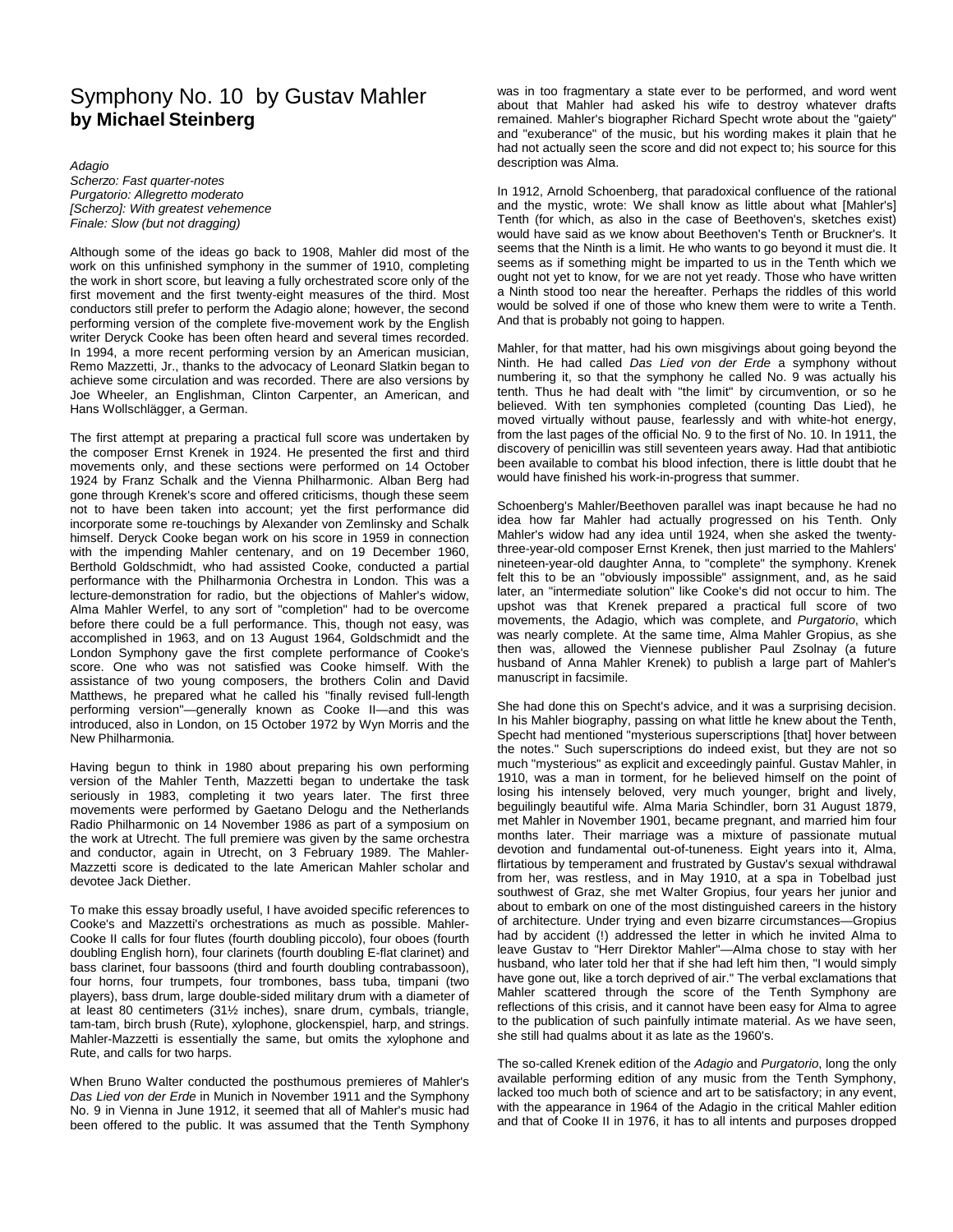out of circulation. Moreover, the pairing of the intense and expansive Adagio with the epigrammatic *Purgatorio* made a puzzling impression in performance, and without any knowledge of Mahler's intentions as to context it was hard to know what to make of *Purgatorio* at all.

It was again Specht who suggested, after studying the facsimile, that it was a mistake to assume that all that could be done about the Tenth Symphony had been done, and he urged that "some musician of high standing, devoted to Mahler, and intimate with his style" should prepare a performable full score of the entire work. He named Schoenberg as a likely candidate. For a long time nothing happened. In 1942, the Canadian-born Mahler scholar Jack Diether tried in vain to interest Shostakovich in the task. Seven years later, when the fruitless correspondence with Shostakovich had come to an end, Diether also suggested to Alma Mahler Werfel that Schoenberg be approached. "I'll ask him," she said. Diether reported that "she then invited both of us to her next salon, and during the evening she showed the manuscript to Schoenberg, who took it aside for an hour or so in her study, then returned to the parlor to express his regrets." Schoenberg was then seventy-five and had eye problems so severe that even work on his own compositions had become nearly impossible for him. He of course met all of Specht's criteria; however, as we know not only from his recompositions of Monn and Handel but also from his orchestrations of Bach and Brahms, he was temperamentally incapable of dealing with someone else's score in a spirit that was not assertively his own.

We are inconsistent in our feelings about what to do with unfinished compositions. We seem to prefer Bach's Art of Fugue to stop where Bach's blindness and last illness halted his hand, but for two centuries we have accepted "completions" in various degrees of competence of Mozart's Requiem. At the premiere of Turandot, Toscanini refused to proceed beyond what had been written by Puccini himself, but ever since, the work has flourished with the robustly workman-like conclusion by Franco Alfano. Friedrich Cerha's realization of Act 3 of Berg's Lulu more a secretarial than a creative task—has been accepted, but continuations and "completions" by Peter Gülke and Brian Newbould of some of Schubert's unfinished symphonies (but not including the Unfinished) have met with skepticism.

Some considerable voices, including those of Bruno Walter, Leonard Bernstein, Rafael Kubelik, Pierre Boulez, and Erwin Ratz (chief editor for the International Mahler Society), have spoken out against the "complete" Mahler Tenth. In the November 1978 issue of 19th-Century Music. Richard Swift, writing from a scholarly composer's point of view, cogently states the case against discounting what Mahler might yet have done between "the stage that the work had reached" when he died and his final fair copy. (What adds interest to Swift's article is that, while he has a strong objection in principle, he in fact admires much of Cooke's work.) Yet, if we accept Cooke's score on Cooke's terms—and, mutatis mutandis, Mazzetti's—as a "performing version" of a draft that Mahler would undoubtedly have "elaborated, refined and perfected . . . in a thousand details," in which he would also "no doubt, have expanded, contracted, redisposed, added, or canceled a passage here and there," and where he would "finally, of course, have embodied the result in his own incomparable orchestration," we have before us something of the greatest significance both as a document and as a monument.

Having a Mahler Tenth adds a great human and musical experience to our lives, and that is the first and obvious argument pro. The last movement particularly speaks for itself in this respect. Knowing this music also alters our perception of Mahler's life work. To a large extent because of the powerful influence of Alma Mahler, we have been taught to see this as tending toward a conscious, death-possessed farewell in the last song—its very name is *Der Abschied* (The Farewell)—of *Das Lied von der Erde* and the Symphony No. 9. But it is clear that Mahler in no way thought of that last heart-wrenching *Adagissimo* as the final page of his letter to the world. Ken Russell's film fantasy on Mahler is an assailable interpretation of the composer's life and work, but it contains some ringing truths: one of them—it is factually quite wrong—is the last shot, showing Mahler arriving in Paris from America in March 1911, confidently exclaiming to the waiting reporters, "I'm going to live forever!" The Tenth, on which Mahler excitedly embarked as soon as he

could after completing the Ninth, is, for all the tragic elements in the verbal glosses and the music itself, is also informed by the gaiety and exuberance about which Specht had written, as well as by profound serenity at its close.

In the Tenth Symphony, Mahler returned to the symmetrical fivemovement design he had used in his Fifth and Seventh and in the original version of the First. This idea was not clear to Mahler to begin with, and the crossing out of numbers and of designations like "Finale" on the folders that contain the material for the several movements indicates that he changed his mind more than once about their order within the whole.

He wrote "Adagio" on the folder that contains the music for the first movement, but he does not enter that tempo—nor, for that matter, the main key, F-sharp major—until measure 16. He begins, rather, with one of the world's great upbeats: a pianissimo Andante for the violas alone, probing, wandering, surprising, shedding a muted light on many harmonic regions, slowing almost to a halt, finally and unexpectedly opening the gates to the Adagio proper. This is a melody of wide range and great intensity—piano, but warm, is Mahler's instruction to the violins—enriched by counterpoint from the violas and horn, becoming a duet with the second violins, returning eventually to the world of the opening music.

These two tempi and characters comprise the material for this movement. A dramatic dislocation into B major (Mahler notates it as Cflat, which makes it look more distant), with sustained brass chords and sweeping broken-chord figurations in strings and harp, brings about a crisis, the trumpet screaming a long high A, the orchestra seeking to suffocate it in a terrifying series of massively dense and dissonant chords. Fragments and reminiscences, finally an immensely spacious, gloriously scored cadence, bring the music to a close.

The second movement is a scherzo on a large scale in F-sharp minor: the folder still bears the designation "Scherzo-Finale." It moves in rapid quarter-notes, and its most immediately distinctive feature is the constant change of meter—3/2, 2/2, 5/4, 2/2, 3/4, and so on—that jolts the pulse in nearly every measure. Here is one of Mahler's most astonishing leaps into the future, and even so great a conductor as Mahler himself would have had to acquire some new techniques to manage this exceedingly difficult music in performance. Only the scene of Tristan's delirium would have come even close in his conducting experience. The trio, in a slower landler tempo, is a variation of the melody of the Adagio. There is a shorter second interlude under chains of trills. At the end, the mordantly sardonic character of the opening is translated into the gaiety and exuberance which Specht cites.

Mahler sometimes divided his symphonies into two main *Abtheilungen*  or sections; following that lead, Cooke proposes a major break at the end of the second movement. Another reading of the musical material, however, suggests that the third movement is a miniature pendant to or variation of what immediately precedes it, the relationship being much like that of the first two movements of Beethoven's *Hammerklavier*  Sonata. The dominance in both of Mahler's movements of the interval of a third—major in the second movement and minor in the third—is a striking and certainly audible connection. Mahler labeled this movement *Purgatorio* oder Inferno, later striking out Inferno with a heavy zigzag line. The ghostly and whirring texture recalls *Das irdische Leben* (Earthly Life) in *Des Knaben Wunderhorn*, a song with which it also shares the key of B-flat minor. The main tempo is allegretto moderato, and the movement is a tiny da capo form.

Here is where the verbal superscriptions in the manuscript begin. As the middle section becomes more intense, Mahler writes "*Tod*! *Verk*!," the latter presumably an abbreviation for "*Verklärung*" (transfiguration). At the climax he writes "*Erbarmen*!!" (Mercy!!) at the top of the page and, at the bottom, "*O Gott! O Gott! warum hast du mich verlassen*?" (O God! O God! Why hast thou forsaken me?). Six measures later, when the same music returns at an even greater level of intensity, he writes "*Dein Wille geschehe*!" (Thy will be done!).